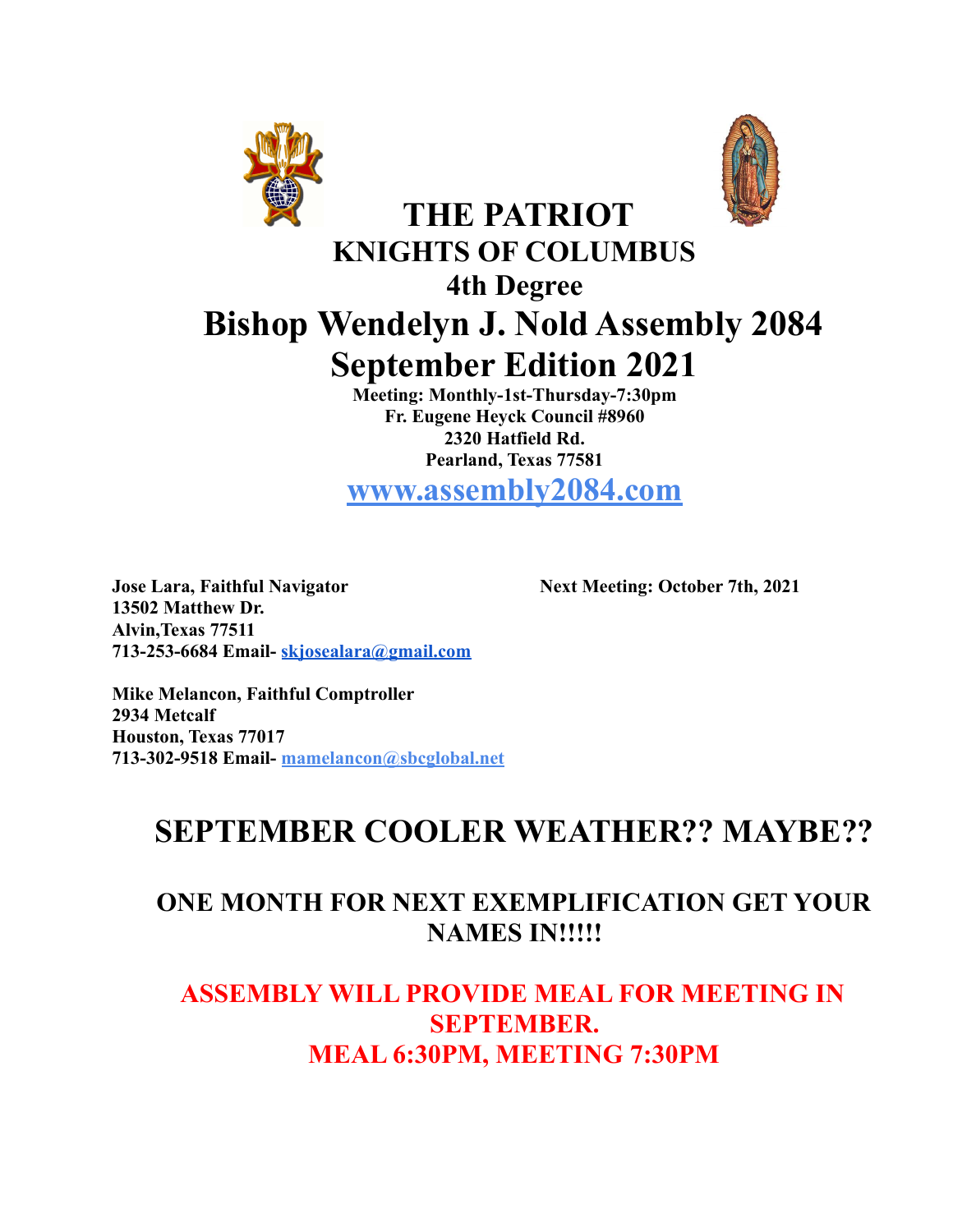#### *Faithful Navigator*

*Sir Knights with all that's going on in the world, we need prayer and guidance but we can also turn to St. Joseph. A great example of a man who took care of business. Silent and strong did what was needed to protect Jesus and Mary. We need prayer for our beloved country, we need to put all differences aside and pray for our families, our neighbors, our leaders that they make good decisions whether we like them or not and for the whole world. So take some time and read about St Joseph and all saints, we need intercessory prayers from them, we as Sir Knights should be patriotic in every way for our families, for our country and for our Catholic faith. We need to be examples just as St.Joseph was and still is to many.. I also ask everyone to continue to be safe and pray for all those who suffer during pandemic.*

*WE ASK ST JOSEPH TO PRAY FOR US AND EVERYONE AROUND THE WORLD!!!!*

*HOLY MARY PRAY FOR US!!! HOLY SPIRIT GUIDE US DAILY AND ENKINDLE OUR HEART FOR LOVE OF NEIGHBORS!!!!!*

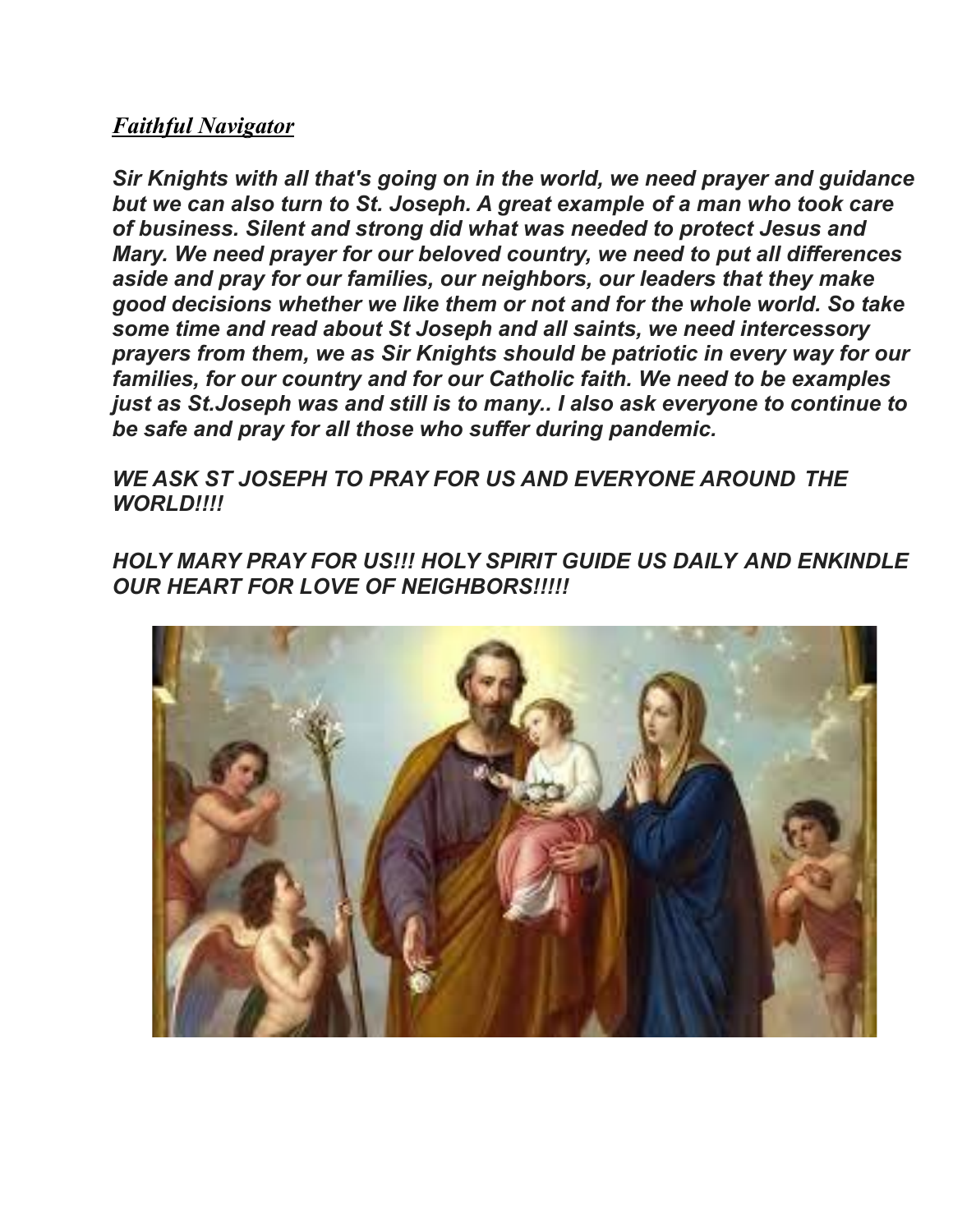*Please check out our new website, www.assembly2084.com. By logging onto the website, you are able to pay your dues, read the past newsletters, print a last rites request, and view pictures of our Assembly turnouts.*

*Fr. Sibi*

# *BLESSED FR. MICHAEL J. MCGIVNEY*



*Dear Brother Knights, we celebrated the Inaugural Feast of our founder on August 13 th , since his beatification in Fall 2020. The entire family of the Knights of Columbus can and should have observed this day of joy and grace in dif erent forms.*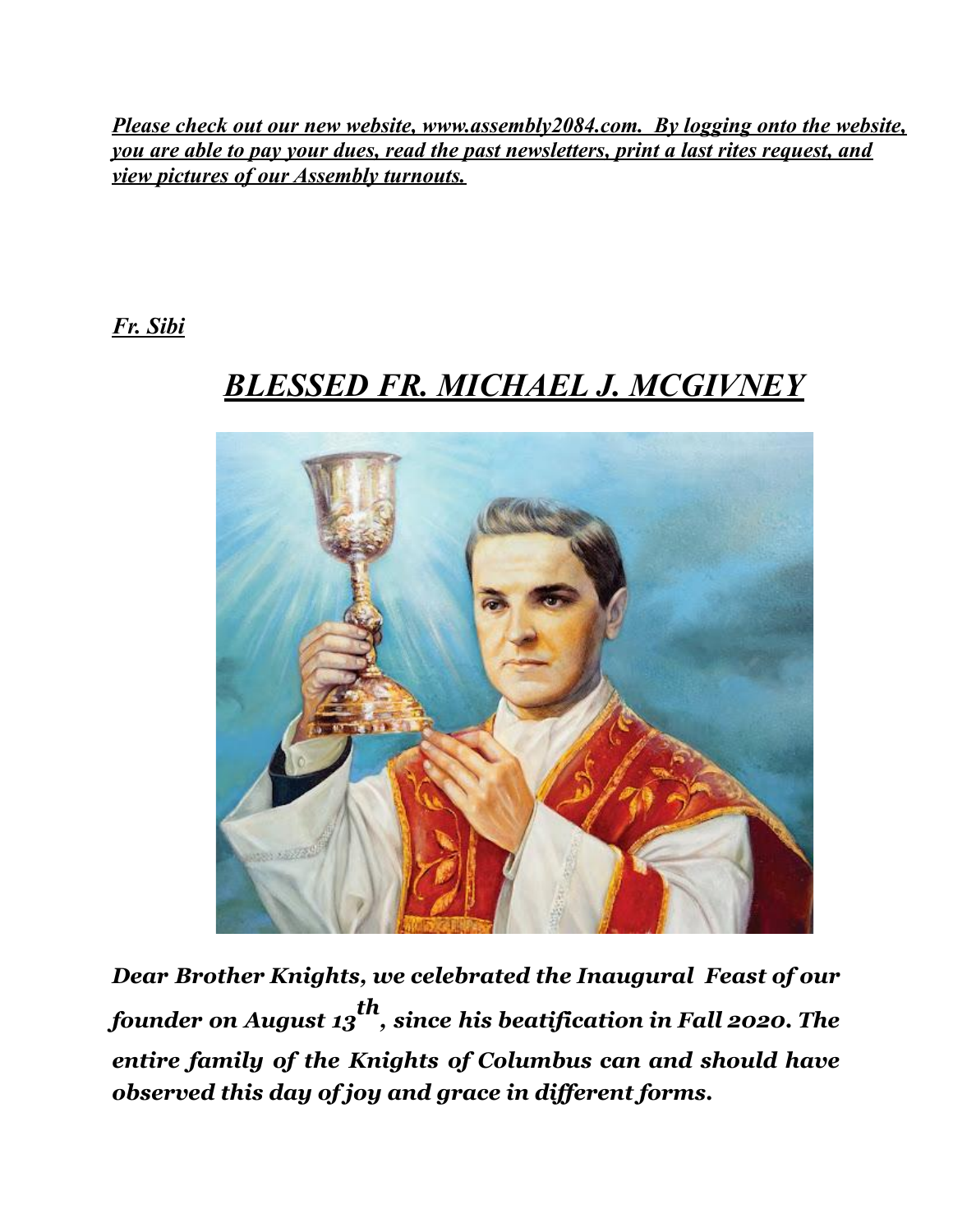*Since it was the First Feast Day, we should have used this opportunity to bring our founder's mission and vision more to the heart of the people. I am not denying the fact that we are having many social events and charitable works in his name, but how much importance we are able to give the spiritual aspects of his life. According to Archbishop William E. Lori the Supreme Chaplain of the Knights of Columbus, "As members of the Order, each of us should be thoroughly familiar with our founder, for his life and holiness continue to animate the spirituality, programs and charities of the Knights."*

*So it is from his spirituality that we should form our charitable works and it is the basis and foundation of our mission. Recently I heard some of the Knights are not attending any meetings or do not pay their dues or show any interest in continuing as a Knights of Columbus. What does it really tell us? Are they willingly joining us or is it because of the forceful recruitment of some members? Or after they joined with us, they do not feel it worth their time, expectation, and spirituality?*

*I strongly recommend that next year and thereafter on August 13, the Feast Day of our Founder, in our parishes where the Knights are serving; we need a celebration. We should invite all the parishioners; to celebrate a special Mass followed by fellowship. So that we will be able to reach out and make known the message and spirituality of our Founder Blessed McGivney to the people where we are serving.*

*Fr. Sibi Kunninu, MS Faithful Friar.*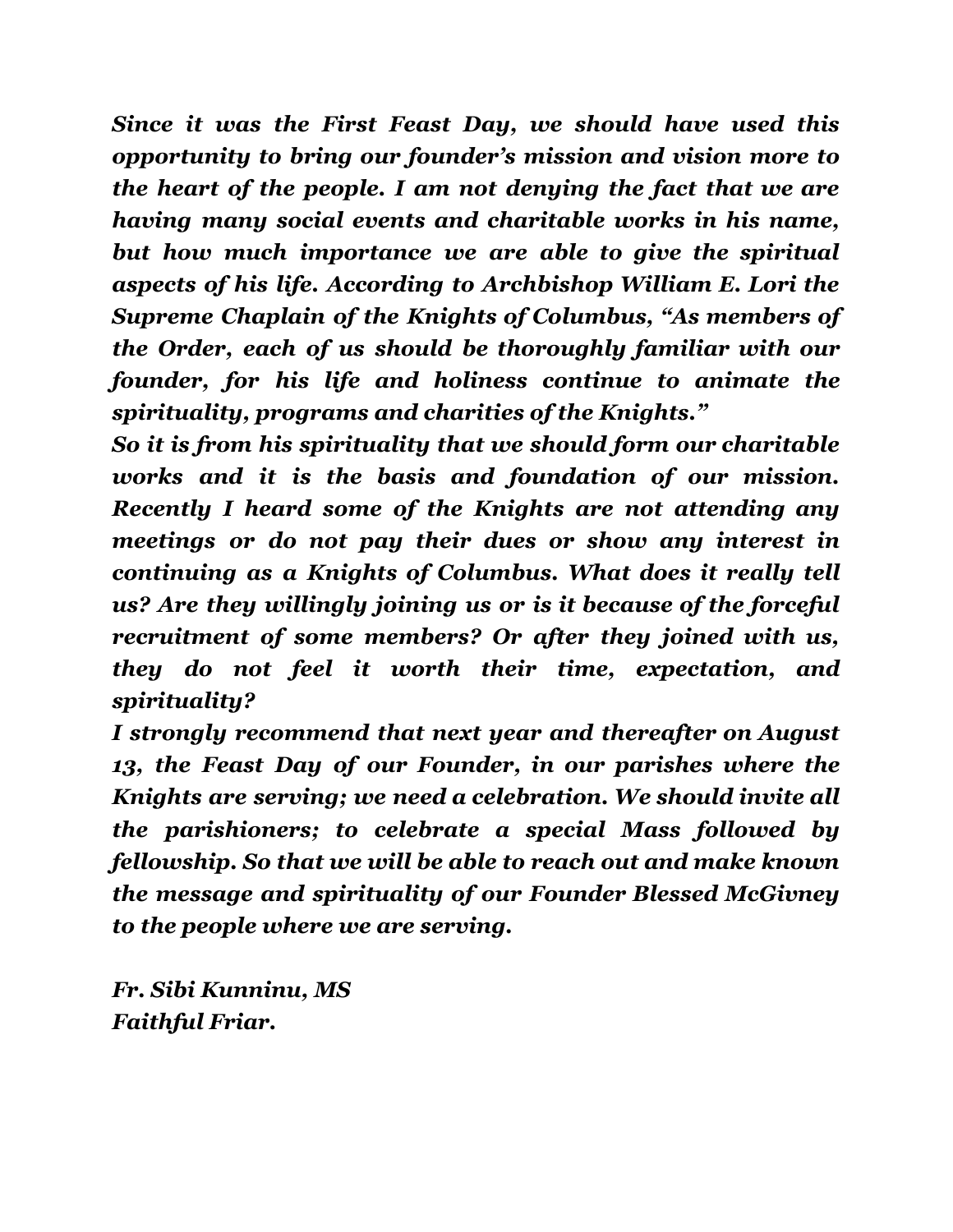### *\*\*\*\*\*BLUE LIGHT SPECIAL--DID YOU KNOW?\*\*\**

*The Knights of Columbus Color Corps official regalia dress is the same as the official regalia dress of a member, with the addition of the following: ' Service Baldric, together with a sword, worn over the blazer front from the right shoulder to the left hip. When a sword is not permitted for any reason the Service Baldric shall be worn nevertheless. ' White gloves ' Color bearers wear a color-bearer harness and the Service Baldric with no sword. Meetings and Functions: When a Fourth Degree member attends an official function of the Order where Fourth Degree dress is required (whether member regalia or Color Corps regalia), he may wear the current medal of his office around his neck, Assembly, Council, State Council, Supreme Council or Supreme Assembly.*

### *FOOD DRIVE LETS MAKE THIS HAPPEN!!TOO MANY WITHOUT!!!!*

Please remember that we hold a voluntary Food Drive at each meeting. Any Sir Knight wishing to participate may bring non-perishable food items to the meeting. Whichever Council is responsible for cooking that evening's meal will gather the food after the meeting and take it to their local food pantry or food bank. Dry groceries and non-perishable food staples are always greatly needed by the food pantries and are very much appreciated.

### *TURNOUTS LETS REPRESENT 2084*

Our Assembly has always been well represented at District and Local Turnouts with a core of dedicated Sir Knights.

### **FUTURE TURN OUTS:**

*2021 Fall Exemplification, Saturday, October 23, 2021, 07:00am*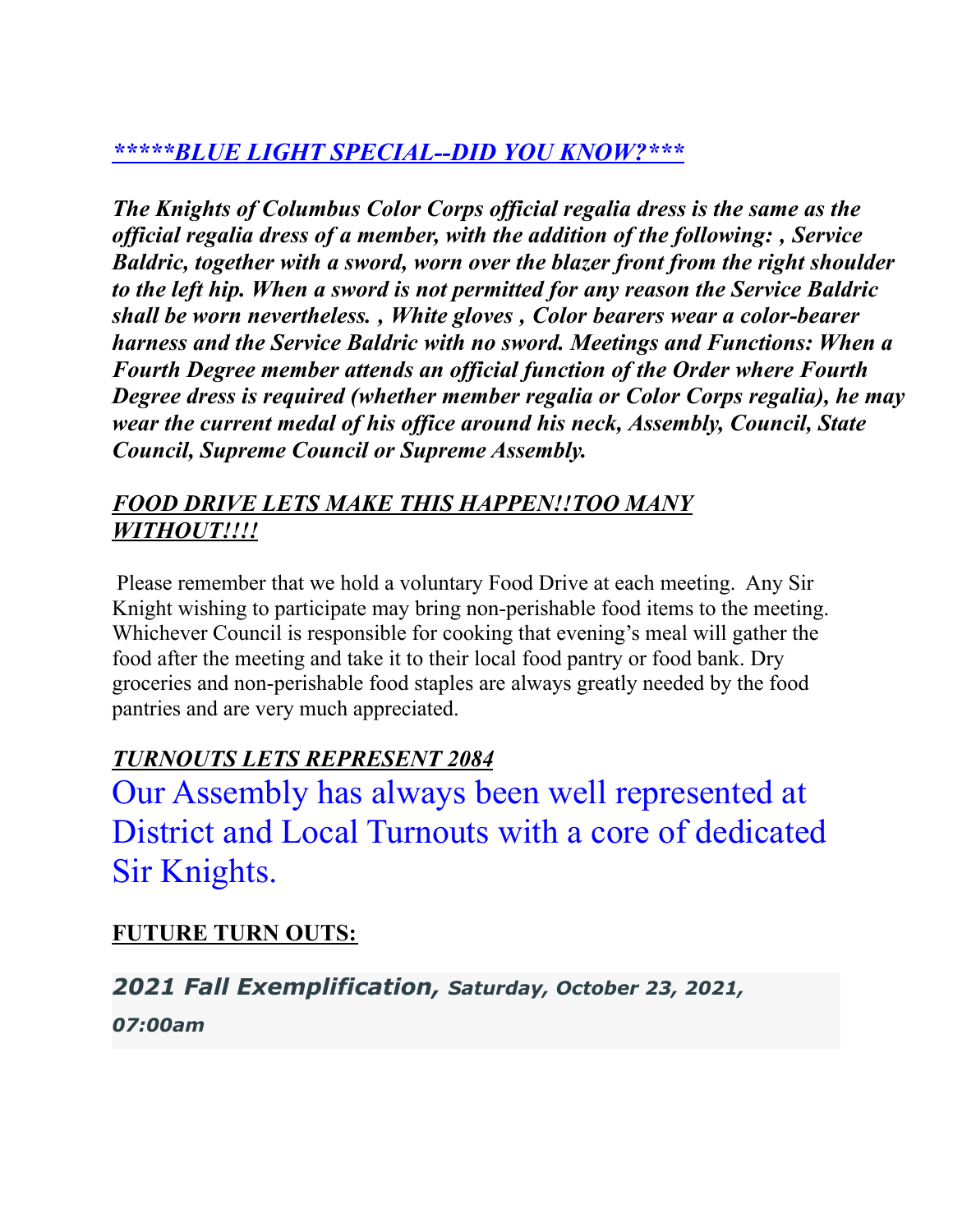*The Fall Exemplification will be held on Saturday, October 23, 2021 at Christ The Incarnate Word Catholic Church which is located at 8503 S. Kirkwood in the Southwest part of Houston. This ceremony will be held in person the way it used to be pre-COVID-19 with Mass and banquet after the ceremony. You may now begin to recruit and register. Registration will close on Monday, October 11. Any application not received or postmarked by that date will not be accepted for this class. This application deadline is firm and absolutely no walk-ins will be admitted.*

#### *UNIFORM INFO*

Please consider purchasing the new Uniform so our Assembly will remain a standout in the Arch-Diocese. My personal thanks to all of you SK's that have made a turnout and proudly represented our Assembly..

For those Sir Knights who are looking to purchase a second pair of pants for their Uniform, Jos. A Banks has a good deal. The slacks are usually \$139, but go on sale often for 2 pairs for \$100. They are Jos. A Banks Signature Collection, Tailored fit Flat Front Dress Pants, Item #2J73 Color: Charcoal 06. There is an additional charge of \$10 for their permanent "Traveler Crease" which I have gotten and recommend. Shipping is free. You will have to have them tailored to your length when you receive them.

There is a new vendor, The Supply Room, (TSR), as the new distributor of the Knights of Columbus Fourth Degree Uniform. The cost will drop to \$449. You now are able to receive your Knights of Columbus Uniform within 7 days of submitting your order. They now have inventory to meet the demand. To place your order, go to **www.kofcuniform.com**. Or customer service number is 1-833-592-4327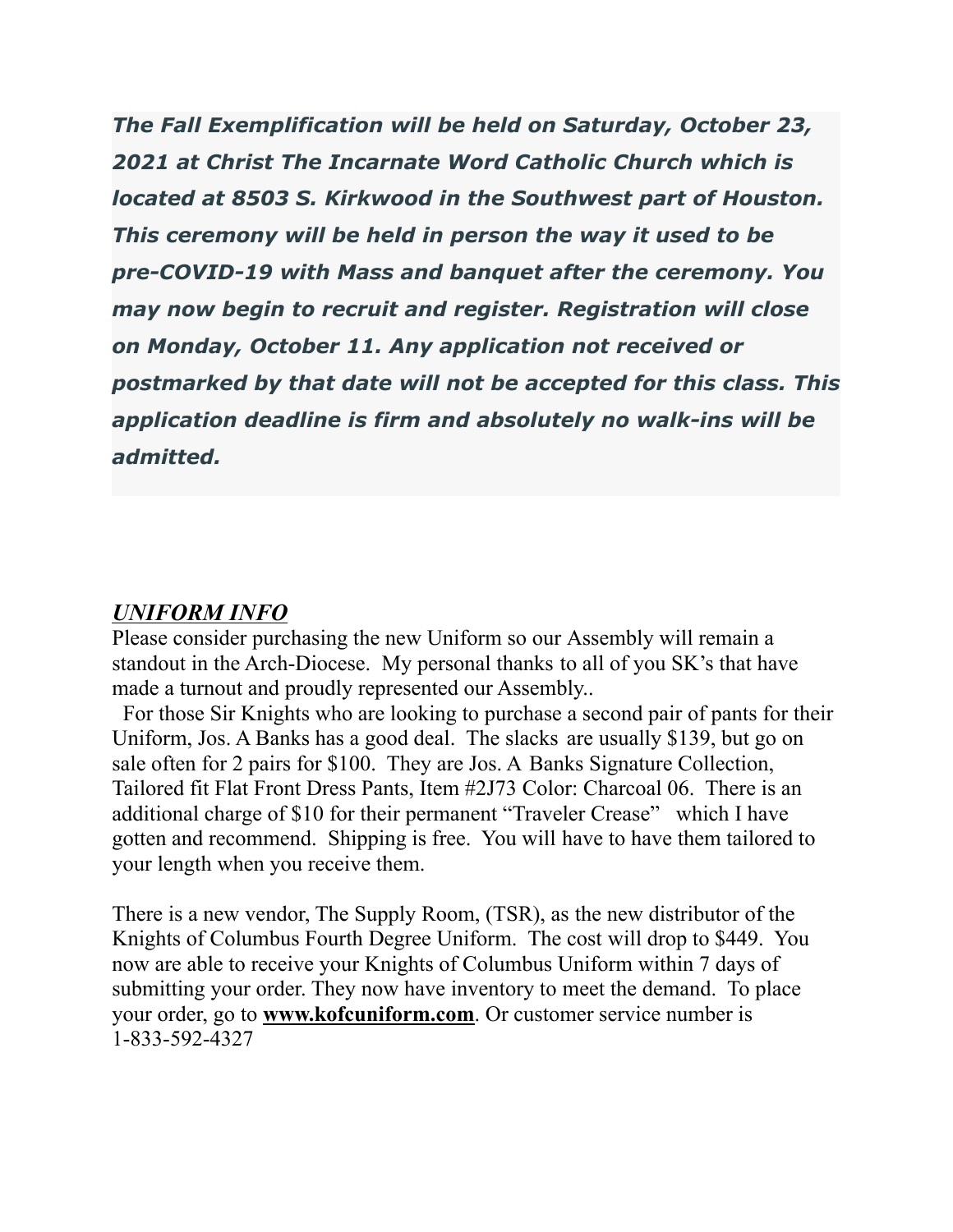**The Assembly are selling baseball caps, they are black with our Assembly Emblem on them. They are \$10.**

### **BERET PATCHES FOR THE NEW UNIFORM**

All beret patches are to be ordered at:  $suprememaster@kofc.org$ This site is manned by a clerk who will need the following information to mail a patch; Member name and member number, full mailing address, position held and patch color requested. We ask about positions because members are requesting patches that do not go with their position. Again, there is no red patch. Regular members wear the beret with just the gold pin, no patch. All issues with the uniform can be addressed at [knightsgear@kofc.org.](mailto:knightsgear@kofc.org)

### *POTENTIAL SIR KNIGHTS*

*Sir Knights, please encourage any potential brother Knights to join our Assembly as we all know that someone asked us to join and I do speak for many, it was a great decision. We are a very active Assembly and we have the best Color Guard and Honor Guard in Houston and surrounding areas. So please if you think there is a potential Sir Knight with a good heart invite him to join and help him get here….*

### **CMG Safe Haven online replacing VIRTUS Training**

As you have seen from previous e-mails, ALL KNIGHTS OF COLUMBUS ACTIVITIES now require any and all members to have completed the VIRTUS, now **Safe Haven** training. In addition to Council verification, ALL ASSEMBLIES are required to have a list. Below is what we will need for compliance**. I am asking each Grand Knight to provide a list from his respective Council as soon as possible. Safe Haven online**

**[https://GalvestonHouston.CMGConnect.org/](https://galvestonhouston.cmgconnect.org/)**

**Member's full name, Member Number, Assembly Number, Council Number, Parish Name. Date of Safe Haven Certification, Expiration Date of Safe**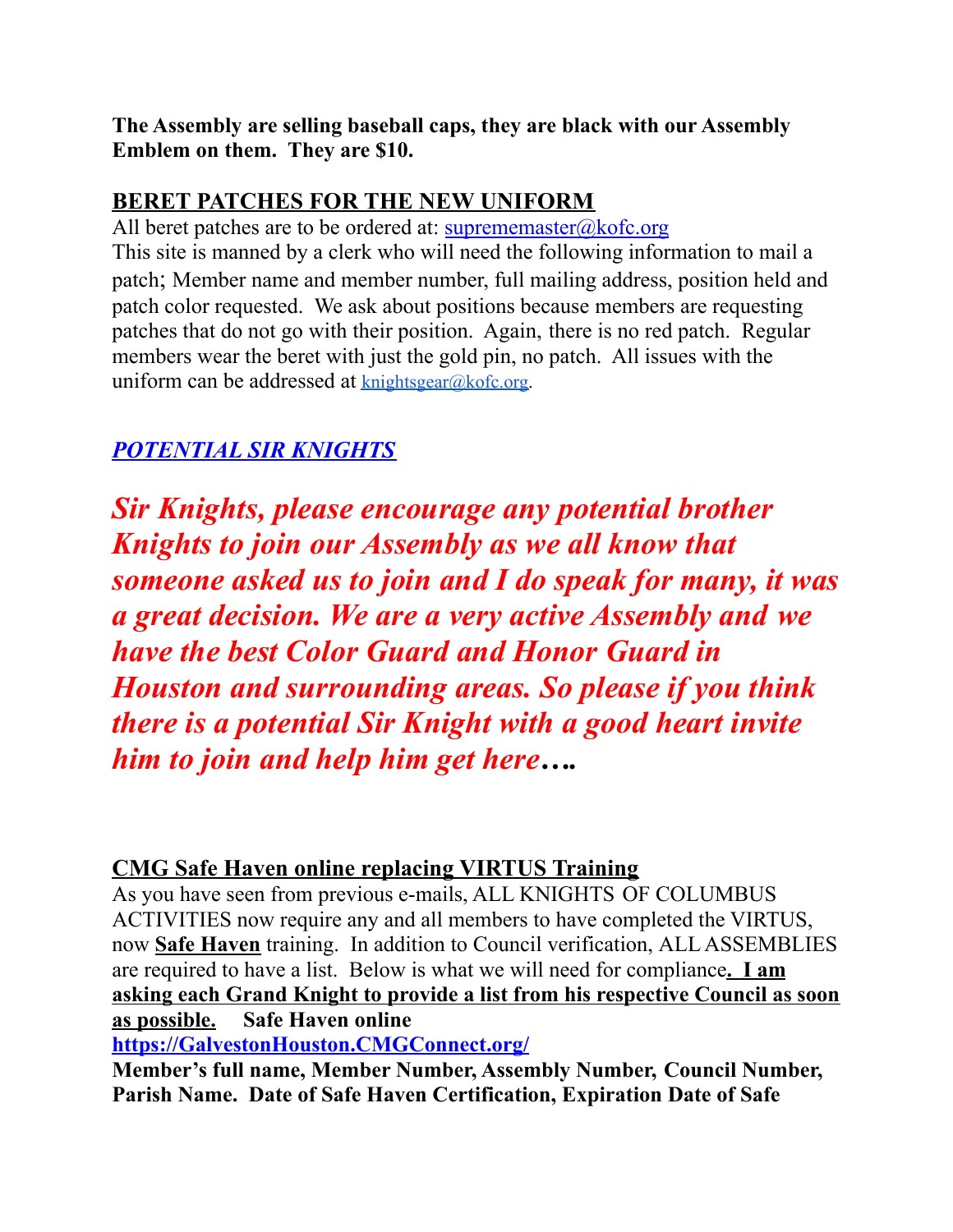**Haven Certification. This is a requirement of all Knights that work in any parish activity.**

### **2021 ANNUAL DUES**:

**Dues for 2021 Fraternal Year.** We strive to send all bills electronically to save on postage, but if you don't have e-mail, you should receive your notice by mail. Please take advantage of our website to pay your dues. If there is a financial hardship contact either FC Mike Melancon or FN Jose Lara.

Please pay promptly in order to spare the Faithful Comptroller, Mike Melancon, the trouble of sending out multiple and repeated reminders throughout the Spring. The dues are \$36 a year and you can find SK Mike Melancon's address on the front page of this newsletter where payment can be mailed.

**Remember that you can always pay early, and/or pay for multiple years in advance and avoid the yearly hassle. Contact the Comptroller, Mike Melancon or me for information on how to do this.**

### **[www.assembly2084.com](http://www.assembly2084.com)**

*PAST TURN OUTS*

# *THANK YOU FOR YOUR PARTICIPATION*

*Fr. Eathan Oakes Installation Mass - Sunday, August 8th, 2021 The following five (5) Sir Knights of Bishop Wendelin J. Nold Assembly #2084 participated in the "new uniform" Turn-Out as Honor Guard for the Installation Mass of Fr. Eathan Oakes as Pastor of St. Mary Catholic Church in Fannette and St. Martin de Porres Mission by Bishop David Leon Toups, Bishop of Beaumont----- Teddy Cuaping, Marshal, Craig Guth, PFN, Ken Oradiegwu, Master, PFN, Bill Prindiville, PFN, TRey Tajonera, CDR*

#### *ST HELEN CORPORATE COMMUNION MASS AUG.22,2021*

*JOSE LARA,FN, MIKE MELANCON, PFN, BO NAGUIT, JOSE MARQUINA, TEDDY CAUPING, MARSHAL, JIMMY DELOSANTOS, STEVEN VALDEZ, REY TEJONERA CDR, XAVIER SEPULVEDA, JOSEPH CHIEN, JESUS PALOMINO, DAVID ARMSTRONG, EDWARD KLEIN AND SOMEONE FROM 9201 NOT SURE WHAT WAS WRITTEN BILL WILL FIGURE OUT...14 total...*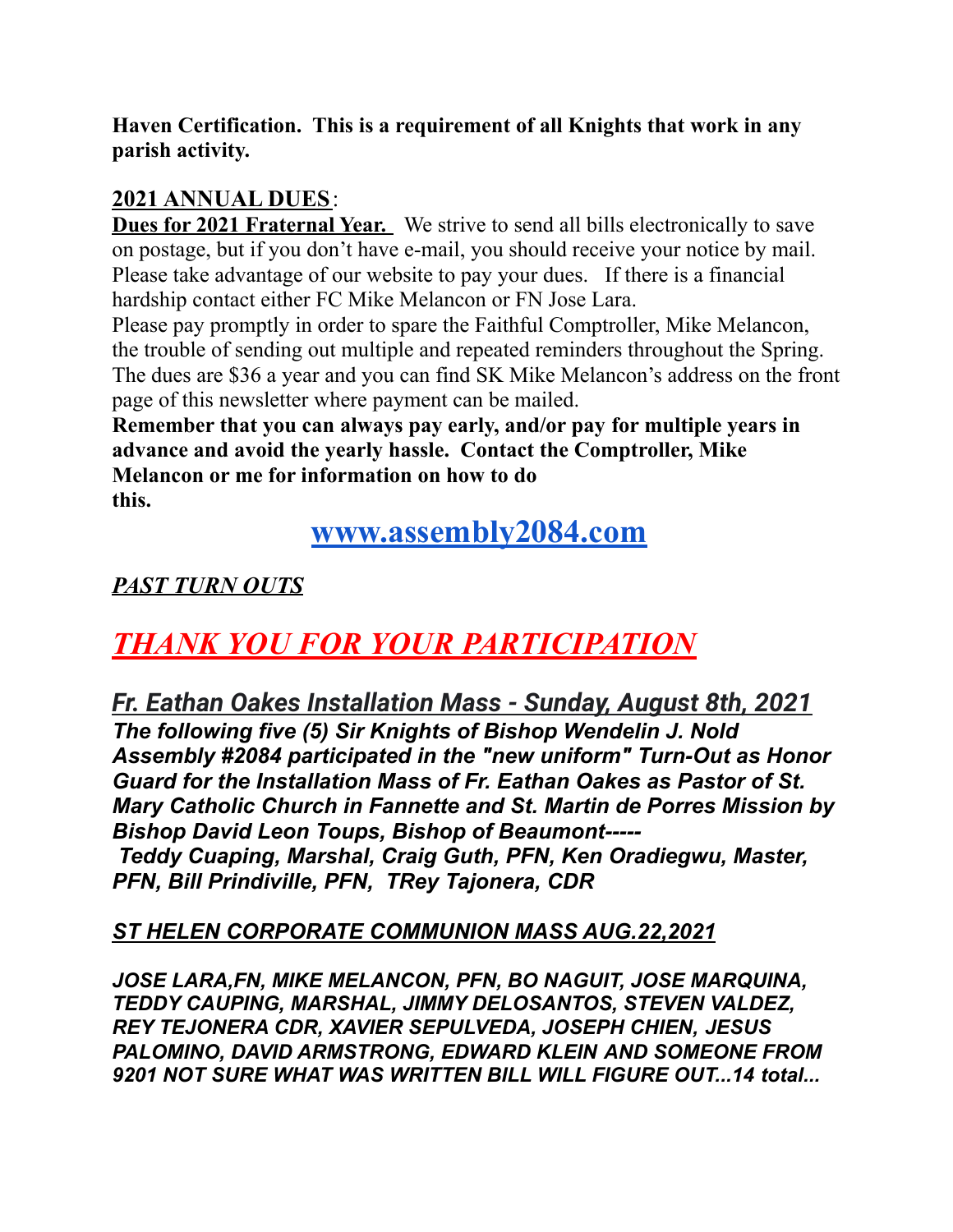If I have inadvertently failed to mention you in your attendance at a turnout, please let me know so that we can properly recognize your commitments. PLEASE TAKE YOUR TIME SIGNING IN IF WE CAN'T RECOGNIZE YOUR NAME, WE CAN'T MENTION YOU…..THANKS….



### **NEW DRILL MANUAL**

With the release of the new uniform, there is a new drill manual. See the links below for information. At some time, they will be available in print form. <http://www.kofc.org/en/members/for-members/color.html> [http://kofc.org/en/members/for-patriotic-degree/materials.html#/all/1/20-%20REPLACE](http://kofc.org/en/members/for-patriotic-degree/materials.html#/all/1/20-%20REPLACE%20IMAGE) [%20IMAGE](http://kofc.org/en/members/for-patriotic-degree/materials.html#/all/1/20-%20REPLACE%20IMAGE)

### **UPCOMING EVENTS AND TURN OUTS**

All Sir Knights are encouraged to participate in as many of the above events as possible. **If you have the new uniform, please turnout as often as you can**. Check with the Faithful Navigator if you have any questions about a particular event or turn out. The "Rule of 72" (setting a quota for each Assembly in order to limit the number of Sir Knights participating at turn outs at the Co-Cathedral) has been suspended due to the low numbers of Sir Knights turning out at the Co-Cathedral events. All Sir Knights in the district are encouraged to make extra efforts to attend any of the turnouts at the Co-Cathedral.

### **COLOR GUARD**

*WE ENCOURAGE ALL KNIGHTS TO JOIN OUR COLOR GUARD, YOU WILL FIND THAT THE CORE GROUP IS VERY DEDICATED, IF YOU ARE ABLE AND WILLING. IT'S VERY REWARDING AND*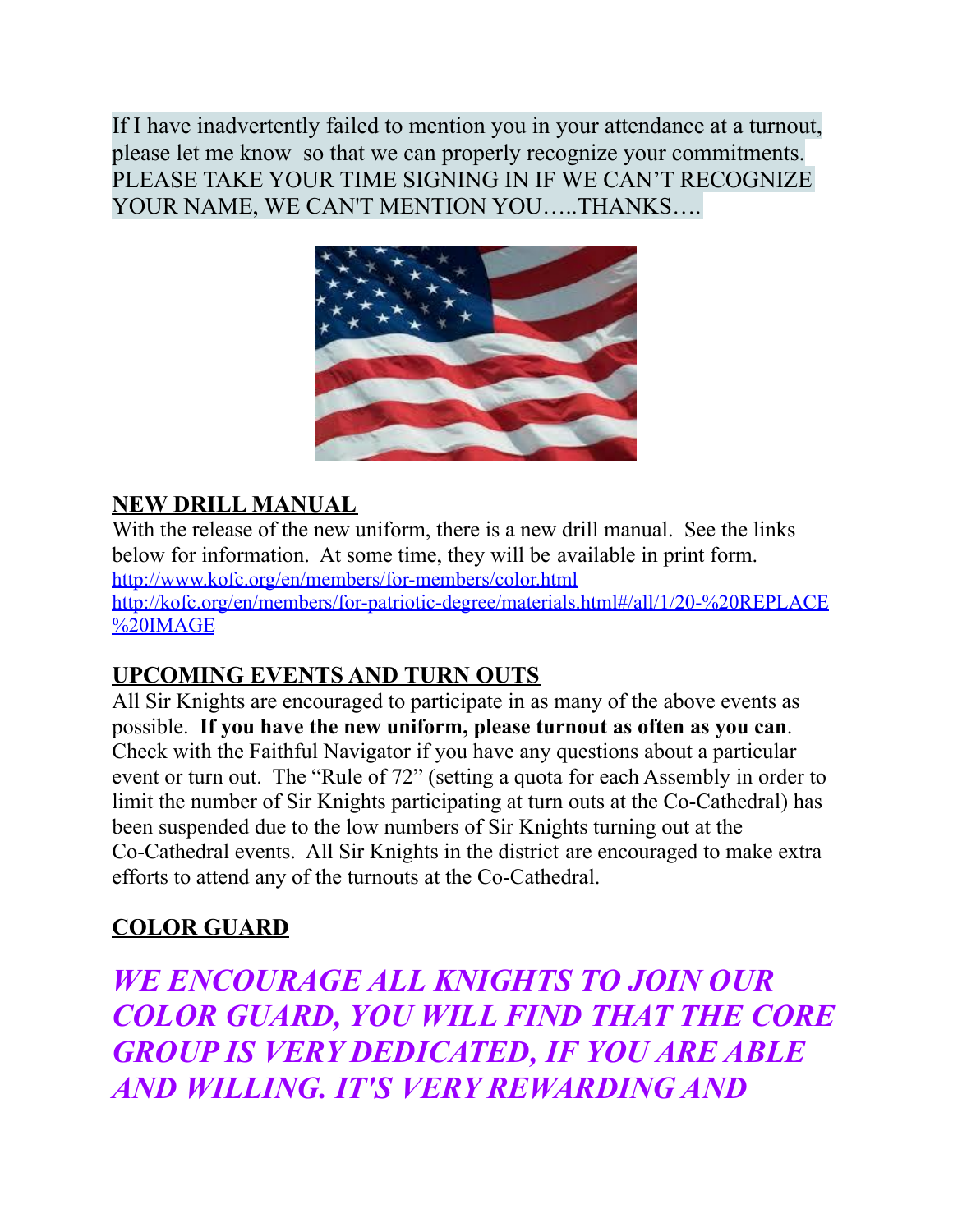# *TEDDY IS A GREAT COMMANDER OF THE GUARD..*

If there are any SK'S interested in becoming a part of the elite Color Guard of the First District, please contact the Faithful Navigator, or Commander Teddy Cuaping for information. Rey Tajonera is now the Assistant Color Corps Commander

### **PURPOSE OF THE COLOR CORPS OF THE FOURTH DEGREE**

The primary purpose of the Fourth Degree is to encourage active Catholic citizenship and foster the spirit of patriotism in members and the community at large. The Color Corps members exemplify all the principles of our Order;

**Charity**- by the gift of their time and energies necessary to practice, perfect and perform the ceremonials and sword drill: **Unity**- by the united efforts of Sir Knights to practice and perfect a coordinated drill for the good of the Church and the Order; **Fraternity-** by expressing an "Esprit de Corps," sharing a common desire for drill excellence and camaraderie, and **Patriotism**- by performing precision drill as a salute to God and to the country and visually exhibiting a love for both.

#### **COLOR CORPS DESCRIPTION**

The **Color Corps (C.C.)** has two sub-groups, the **Color Guard (C.G.)** and the **Honor Guard (H.G.).** The Color Guard consists of the flag bearers and at least two members of the Honor Guard who escorts the colors. The Honor Guard consists of members of the Color Corps who have mastered the Manual of the Sword.

In many assemblies, all members of the Color Corps belong to the Honor Guard. This should be kept in mind when following the procedures in the Color Corps Manual.

The public appearance of Fourth Degree knights as a Color Corps at religious and civic functions is an important activity for each assembly. They add dignity and the pride of Church and country to any event. By these public demonstrations their loyalties bring credit to themselves and to the Knights of Columbus.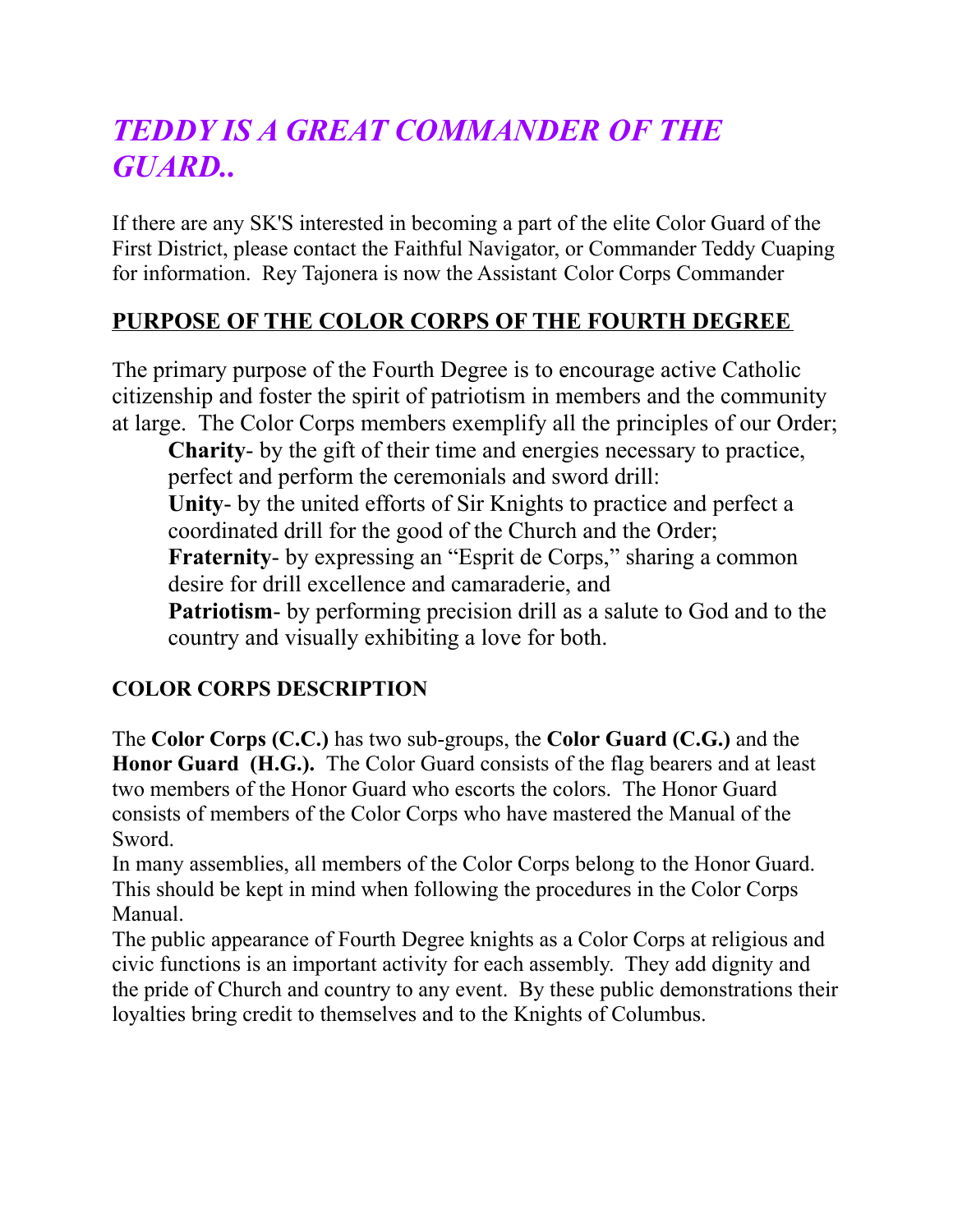# *"THANK YOU ALL FOR YOUR ATTENDANCE AND DEDICATION" CHARITY, UNITY, FRATERNITY AND PATRIOTISM VIVAT JESUS!!!!!*

#### **PLEASE KEEP YOUR CONTACTS UPDATED**

Remember to provide us with any changes or updates to your address, phone number or email address so that we can accurately maintain the Assembly's (and Supremes') records and database. If, for any reason, you do not receive your monthly newsletter by the end of the first week of the month, either by email or by US mail, please let us know promptly. If you have access to email, please let us know so that the Assembly can send you the monthly newsletter and timely information and notices throughout the month by email. The postage and printing expense for the monthly newsletters remains the Assembly's largest single on-going monthly expense! Anything that we can do to reduce the number of SK's receiving the newsletter by "snail" mail (U.S. Postal mail) will benefit the Assembly, be greatly appreciated, and allow you to receive more timely information and activity updates between the monthly newsletters. You can also download the newsletter for our website.

*[www.assembly2084.com](http://www.assembly2084.com)*

## *Good of the Order August*

*Let's keep all our Sir Knights and Families in our prayers, our prayers give them hope and peace. Please also pray for an end to abortion, our nation, persecuted christians all around the world and for families to stay together. PRAY FOR AFGHANISTAN!!!!!*

*Ruben Gutierrez, Richard Delgado, Gilbert Ramos, Joe Prevost, Glen & Lita Williams, Clark Moreno, Angie Guzman, Johnny-O, Henry Skinner, Sylvia Capatillo, Carl Johnson, Mario Martinez, Jesse Longoria, Guadalupe Ortiz, Pauleen Olsovsky, Glen Williams, Cari, Johnson, Fr. Douglas, Leroy and Maria Mata, Ray Racca, Kelly Reny, Petra Gutierrez, Edward Moreno, Della Ermis, John Silva and Fred Rodrigues. Reposed Soul of Isaac Montelongo*